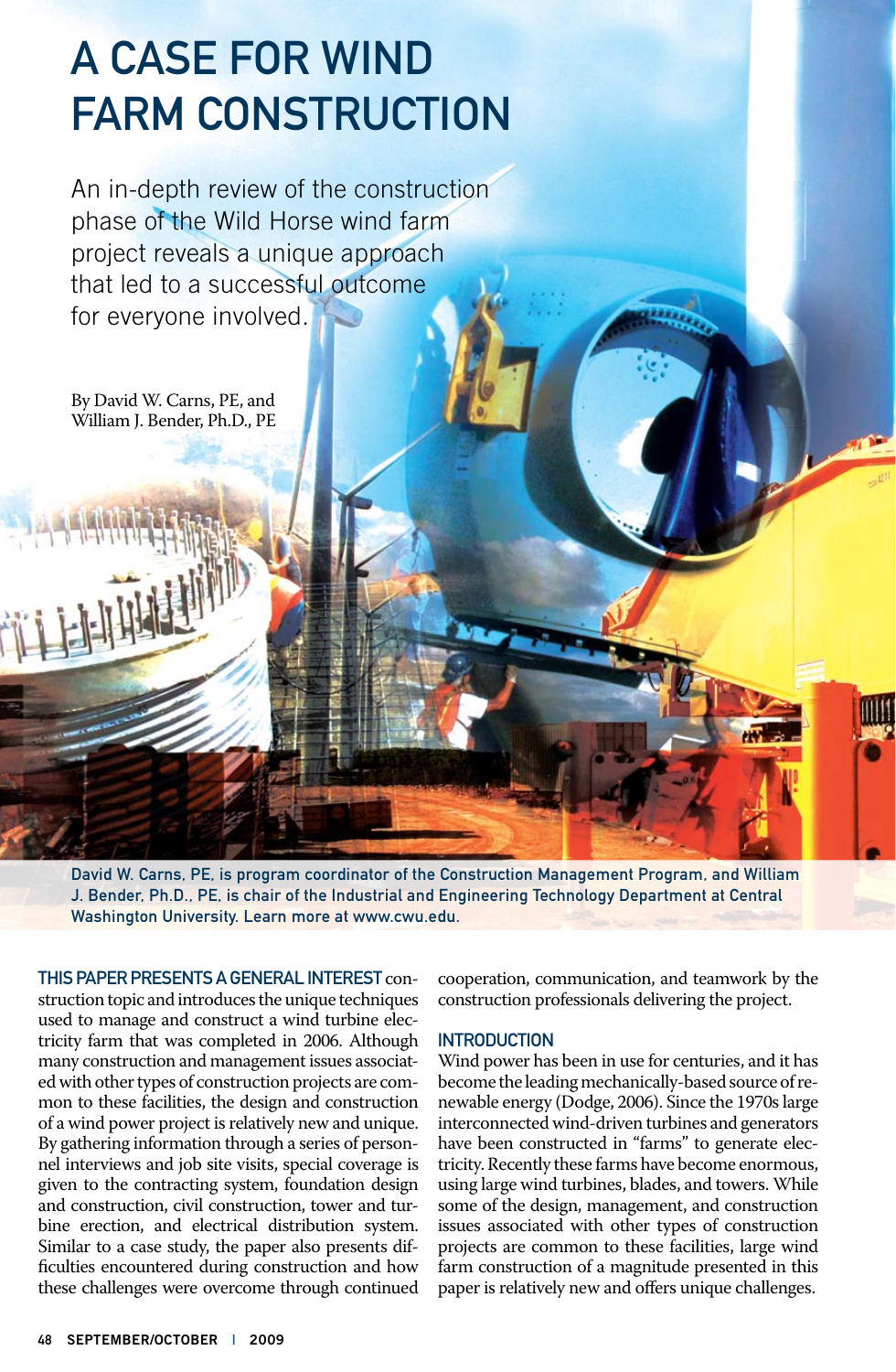

This paper presents the results of a series of interviews and job site visits to a large wind farm under construction. The objective of the paper is to present a general interest topic to construction educators. Additionally, in a case study format suggested by Kardos and Smith (1979), the paper identifies the challenges encountered on the project and how these challenges were overcome.

### PROJECT OVERVIEW

The Wild Horse project is owned by a public utility company, and it is located on approximately 9,000 acres of shrub-steppe land about 140 miles east of Seattle, Washington. The project is a 229-megawatt capacity wind-powered electrical generating facility with 127 wind turbines. The generators are

connected through underground cables to a central electrical substation, which in turn delivers power to the main power grid. To provide access to each tower, over 32 miles of roads were constructed. Civil construction began in September of 2005, and the 380 million dollar project had 100 percent of the generation capacity commissioned by the end of November 2006.

### Project Organization

The project was financed and managed by a public utility company, referred to as the owner in this paper. The utility company provided overall project management from an owner's perspective, and all of the construction work was contracted to private firms. Figure 1 shows the major contracts between the owner, prime contractors, and major subcontractors.

*Owner:* The owner contracted with two major organizations, the tower/turbine supplier, and a developer to manage the majority of the construction contracts. The owner also contracted separately to construct portions of the work that were familiar to the owner, such as power line construction. The owner was also responsible for the major planning of the project, including obtaining a State Environmental Policy Act (SEPA) permit. SEPA is a state policy that requires state and local agencies to consider the likely environmental impacts before approving proposed project. Additionally, the owner provided on-site project management, quality control, and documentation during construction of the project.

*Tower/Turbine Supplier:* The towers and turbines were designed and manufactured by a firm from Denmark. Towers are made of steel and were constructed in three sections totaling 221 feet in height. They were manufactured in Vietnam, and each tower is topped by a 1.8-megawatt nacelle weighing 75 tons. The nacelle houses the turbine, gearbox, transformers, generator, and mechanical and control devices. Each nacelle is driven by three 129-foot long blades that can vary their pitch and are designed to produce power from wind ranging in velocity from about four mph to a cut-out speed of 25 mph. The tower/turbine supplier subcontracted the erection of the towers, nacelles, blades, and initial commissioning, but was responsible for the final commissioning of these items.

*Developer:* The owner contracted with a "developer" for most of the construction work. The developer acted as a "Construction Manager (CM) at risk," with a Guaranteed Maximum Price (GMP), GMP-CM type of contract (Mincks and Johnson, 2004). The title of developer originated because the developer initially proposed the wind farm, but later sold the project to the utility company once it was approved for construction. The contract between the owner and developer was negotiated but the developer used lump-sum bid contracts to buy out the remainder of the construction work. The developer has also become the balance-of-plant contractor, securing a contract with the owner to continue to operate and maintain the wind farm.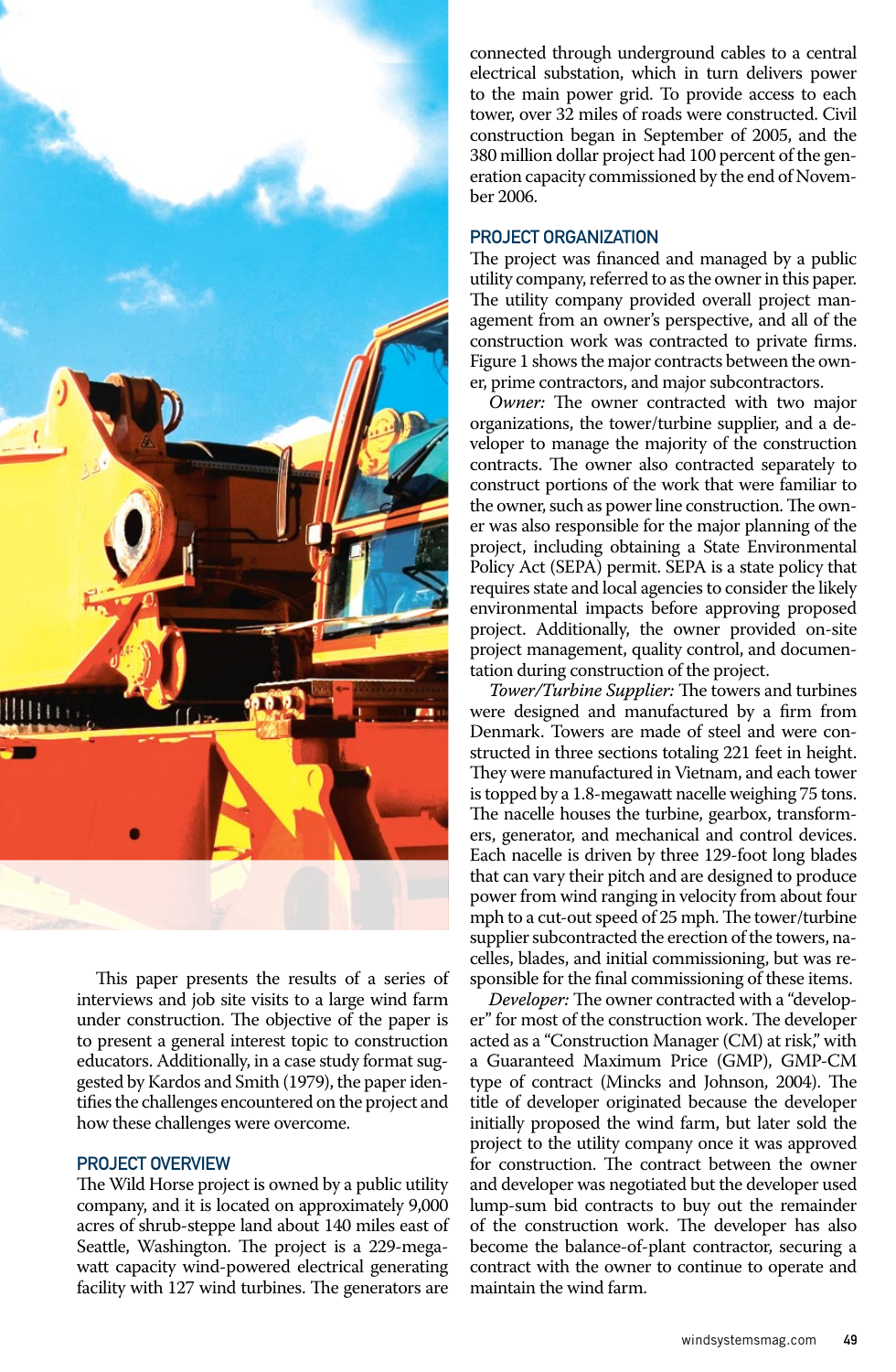### PROJECT CONSTRUCTION

*Roads and Quarries:* The 34-foot wide roadbed was designed and constructed to accommodate the width and weight of a 31-foot wide crane and included a 16-foot wide compacted crushed rock surface for vehicle travel. Because of the size of the cranes, the road design also limited vertical grade, vertical curves, and side slope of the travel surface.

To allow erection of the towers, a crane pad was constructed near each tower site using small dozers. The soil was primarily hard fractured basalt that re-

quired ripping, but there were also areas of soft compressible silt that required use of geo-textile fabric. Two on-site quarries were centrally located. Portable crushers were used to produce 1 ¼ inch minus and ¾ inch minus basalt aggregate, which was later used both to make concrete at the mobile concrete batch plant, and as a final surfacing for the roads. With the exception of a portion of the concrete sand, all of the aggregates for the project were provided by the onsite quarries.

*Foundations:* The towers are supported by a castin-place, post-tensioned, two-foot thick concrete "ring" ranging from 25 to 32 feet in length. A drill core sample was taken at the center of each foundation location to aid in the preparation of a geotechnical report. Each tower foundation was located in the field using Global Positioning System (GPS) technology. Since drilling and blasting was required for most foundation locations, a drilling crew drilled the rock to a depth of two feet beyond the design depth of



Fig. 1: Project organization.



Fig. 2: Lowering assembled bolt cage.

the foundations. Drilling proceeded at the rate of two to three foundations per day, followed by blasting of four to five foundations per day. An excavating crew followed the blasting crew using an extended-boom excavator ranging in size from a Caterpillar (CAT) 320 to a CAT 365. Foundation excavation continued at the rate of one and one-half to two foundation holes per day.

Each tower foundation consists of a post-tensioned high-strength concrete ring formed by two Corrugated Metal Pipe (CMP) forms. The outside CMP is 14 feet in diameter, and the inside CMP is 10 feet in diameter. After excavation, a rough-terrain crane was used to lift and set the outside CMP in the hole. The CMP was then stabilized using concrete gravity blocks and cables and then backfilled on the outside with a 300 psi compressive strength cement-based slurry. Post-tensioning for each concrete foundation "ring" was provided by a "bolt cage" consisting of 120 high-strength bolts. Because the bolts serve as the post-tensioning mechanism, all but the ends of the bolts were encased in a greased sleeve. The cage was

> assembled in an upright position by a crew who first fitted the tops of the bolts into a steel ring template that matched the bolt pattern in the base of the towers.

> The bolt cage was then lifted from the foundation hole by a crane and the bottom steel embedment ring was permanently attached, with a nut on each rod beneath the ring. Next, the inner CMP was lowered into the foundation hole, followed by the bolt cage, as shown in fig. 2. This assembly was then centered between the two CMPs and cribbed to the proper elevation.

> The center of the inside CMP was then backfilled using the foundation excavation spoils. This material served primarily as ballast for the foundation and compaction was not necessary. Next, formwork for a 12-inch thick reinforced concrete floor was constructed on top of the foundation. In a monolithic pour, the concrete foundation ring and tower floor was placed and vibrated, uti-

lizing concrete with a 5,000 psi compressive strength. Approximately 12 of the foundations were located in areas of poor soil and required a square reinforced concrete "collar" four to five feet thick and four feet below grade, as shown in fig. 3. Tower sections were later bolted to each foundation, with one ring of bolts on the outside and one ring on the inside. Bolts were tensioned in a specified sequence to provide the prestressing force for the concrete foundations and to permanently anchor each tower base section.

*Tower, Nacelle, and Blade Erector:* The erector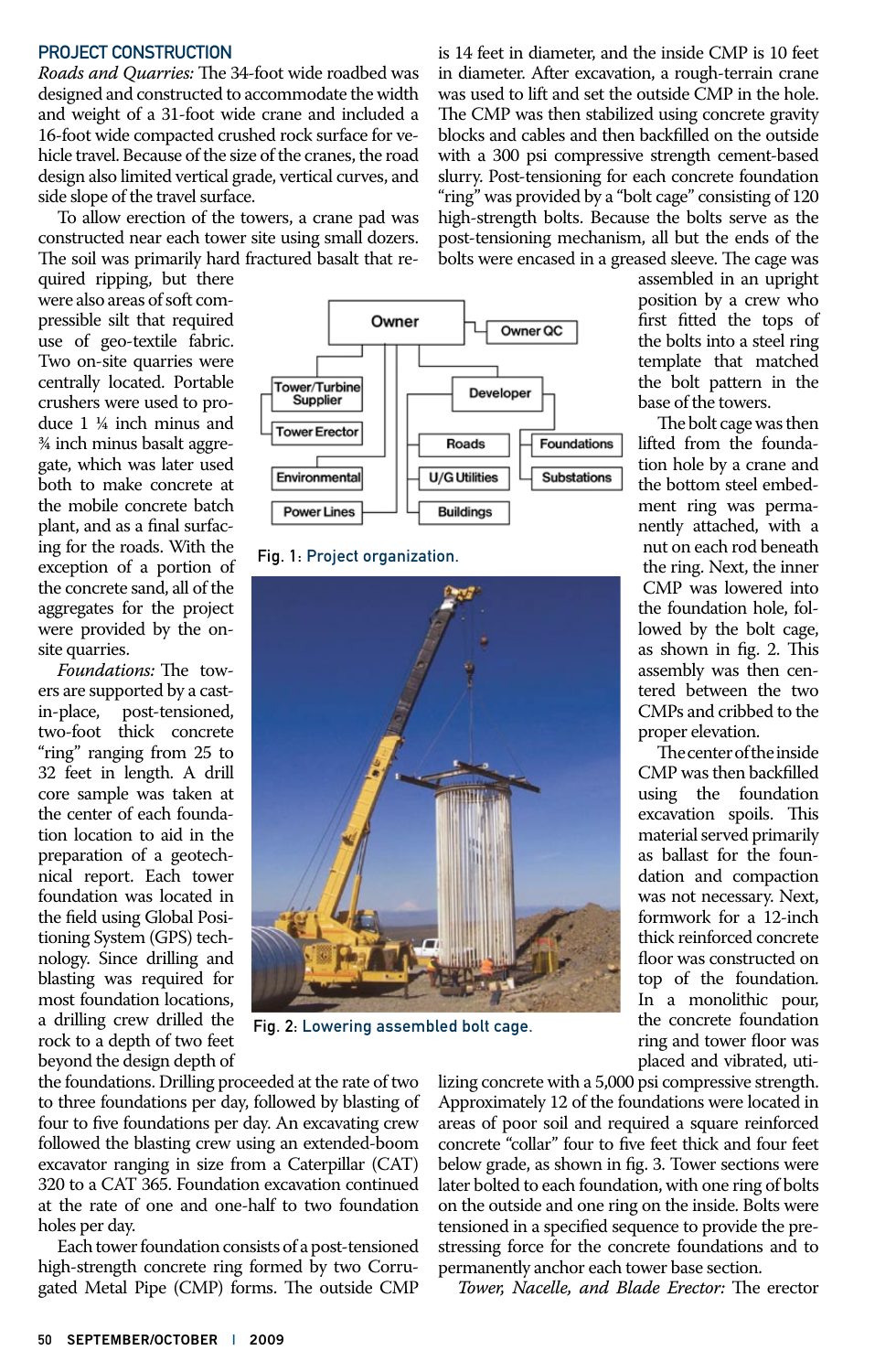was a U.S.-based firm that subcontracted with the tower/turbine supplier to erect the towers, nacelles, and blades, and to transport these large and heavy items from the port to the job site. The erector also prepared, installed, and pre-commissioned the internal components of each nacelle. The erector used two cranes: a 359-ton wheel-mounted crane, and a 550-ton crawler crane. Additional support equipment such as rough terrain forklifts, small wheelmounted cranes, and maintenance vehicles were also employed. Prior to beginning work, this contractor had to plan and execute a major mobilization effort that involved 43 tractor-trailer loads of equipment.

Towers, nacelles, and blades were manufactured overseas and transported by ship to Portland, Oregon, where they were unloaded and moved by truck

to the site. Once each nacelle was on site, the blade hub, which contains the blade connection points, controllers and bearings, was connected to the nacelle in a marshalling yard, as shown in fig. 4.

Each tower base section could be set in winds up to 30 mph, while other components could not be set if the wind speed exceeded 22 mph. The upper two sections were initially lifted in a horizontal position. Then, as each section was raised, it was turned upright, using special rigging, and then set on the previous tower section. Tower sections were bolted together from inside the tower. Base and center tower sections were set by the wheel-mounted crane, but the larger crawler crane was used to lift and install the upper tower sections and nacelles. Figure 5 shows the wheel-mounted crane with the tower base section installed, but installation of the center tower section has been delayed due to high winds.

*Electrical Distribution:* The main electrical substation for the wind farm was constructed at a location central to a majority of the towers. This substation steps up the incoming power (34,500 volts) from each tower to match voltage in the power grid and is connected to the grid through overhead high-voltage transmission lines. Each wind tower is connected through underground wires to the main substation. To reduce heat buildup due to a combination of the high voltage and high ambient temperature of the site in the summer, the underground



Fig. 3: Pumping concrete collar around completed foundation in soft soil.

## **ORIGINAL THINKERS. ORIGINAL INNOVATORS.**

### **Harnessing Wind Energy.**

Niagara has captured the power of water and now we have our sights set on harnessing the power of wind. We have what it takes to support the fast emerging business of wind energy:

- Diversified manufacturing base and supply chain networks
- Strategic location with access to markets
- Multimodal transportation rail, road and water
- Highly experienced workforce
- Proactive regional and municipal government



think niagara. think original.

See us at Booth #1028 at CANWEA 2009 or visit www.niagaracanada.com

905-685-1308 · info@niagaracanada.com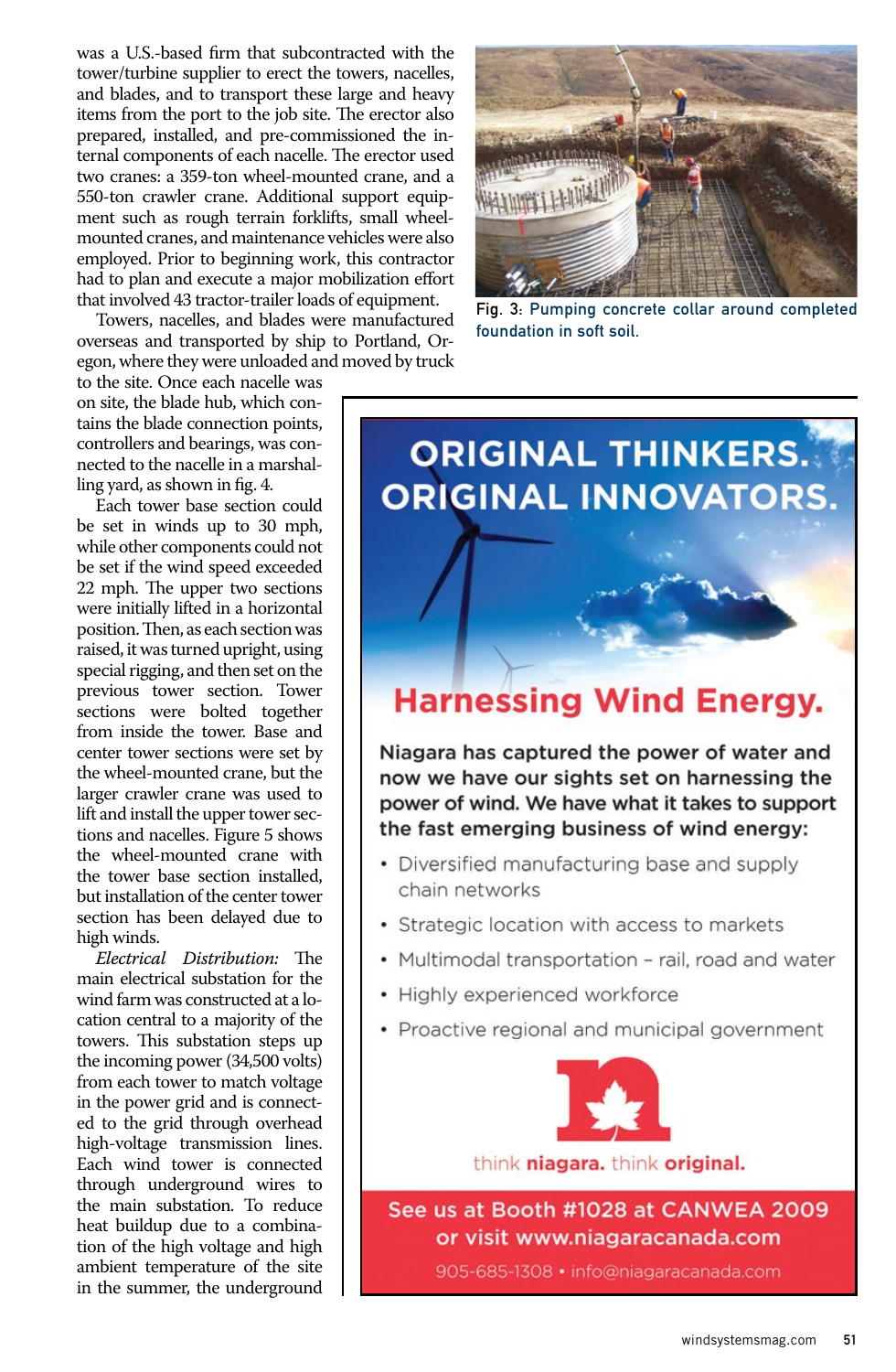power distribution system had to be very carefully designed and constructed. The design called for a deep trench and backfill of bedding sand to ensure heat buildup would not damage the cables or reduce their design life. Additionally, in parallel but separate trenches, fiber optic control and monitoring cables were installed between each tower and the main control building located at the entrance to the wind

farm. A large chain trenching machine was used to excavate these trenches, as shown in fig. 6. All underground splice boxes for these cables were located using GPS technology and recorded on a master as-built set of prints and logs.

### Case Study

*Project Management Challenges:*  The contract between the owner and the tower/turbine supplier had an unusual force majeure, or act of God, clause. The contract allowed a maximum of 13 days to be considered in the project schedule as a force majeure delay. This type of clause entitles the contractor to a contract time extension, but not monetary compensation (Collier, 2001). If weather-related delays exceeded the 13-day limit, the contract required the owner to reimburse the contractor for additional expenses incurred. The contract was structured in this manner to share the risk of high wind days that could have potentially caused delays during the tower/ turbine erection process.

One of the major challenges of this project from an owner's perspective was obtaining the SEPA permit. Since most of the towers were located on public land, the owner worked with seven different public agencies to ensure compliance with complex environmental regulations. Additionally, the construction

of the wind farm in an environmentally sensitive area, and the effects of transporting large equipment and heavy loads, had to be considered. The owner faced some risk challenges due to the relatively tight schedule, which required completing the project before January 1, 2007 in order to receive favorable tax credits. Also, the relatively remote location and large site resulted in resource delivery and allocation challenges.

The tower/turbine supplier was very successful on this project, primarily because of the seasoned personnel this contractor was able to bring to the project. These people were experienced in wind farm construction, having recently completed a similar project. They also were capable of repairing damaged wind turbine blades on site. Due to their diligence, minimal punch list items were discovered during commissioning. They also hired a wind tower erector who was open to suggestions to increase erection



Fig. 4: Assembly of nacelle in marshalling yard.



Fig. 5: Erecting tower base with wheel-mounted crane.

efficiency. Teamwork between the developer's subcontractors appeared to be a major factor in the success of this project. This spirit of cooperation was prevalent throughout the project, primarily as a result of ongoing communication between all parties involved. Although one of the major subcontractors is normally a competitor to the developer, this competitive spirit fostered efficiencies instead of creating tension.

*Project Construction Challenges:* The project got off to a slow start in the spring of 2006, due to unusually wet weather. Although located in what is essentially a desert, the area had deep winter snow and underground water that created wet soil problems. This caused a delay in the construction of the roads. The mobilized foundation subcontractor pulled off the site for a few weeks, and the tower erector did not mobilize until later than was originally planned. After favorable weather allowed the soils to dry, construction of the roads proceeded in a timely manner. Other subcontractors were then able to make up lost time by properly managing their crews and equipment.

One of the challenges during foundation construction was avoiding over-excavation for each round foundation in the blasted, basalt rock. Since

this was accomplished using large excavators with extended booms, the operators were not able to see the bottom of the holes, and any over-excavation resulted in extra slurry backfill around the outside of the CMP forms. Another challenge was the transportation of the 30-foot long CMP foundation forms. Their large size meant that only two CMP forms could be transported over public highways on one truck. This resulted in 127 deliveries. Another issue that became apparent during the construction process was that the embedment ring located on the